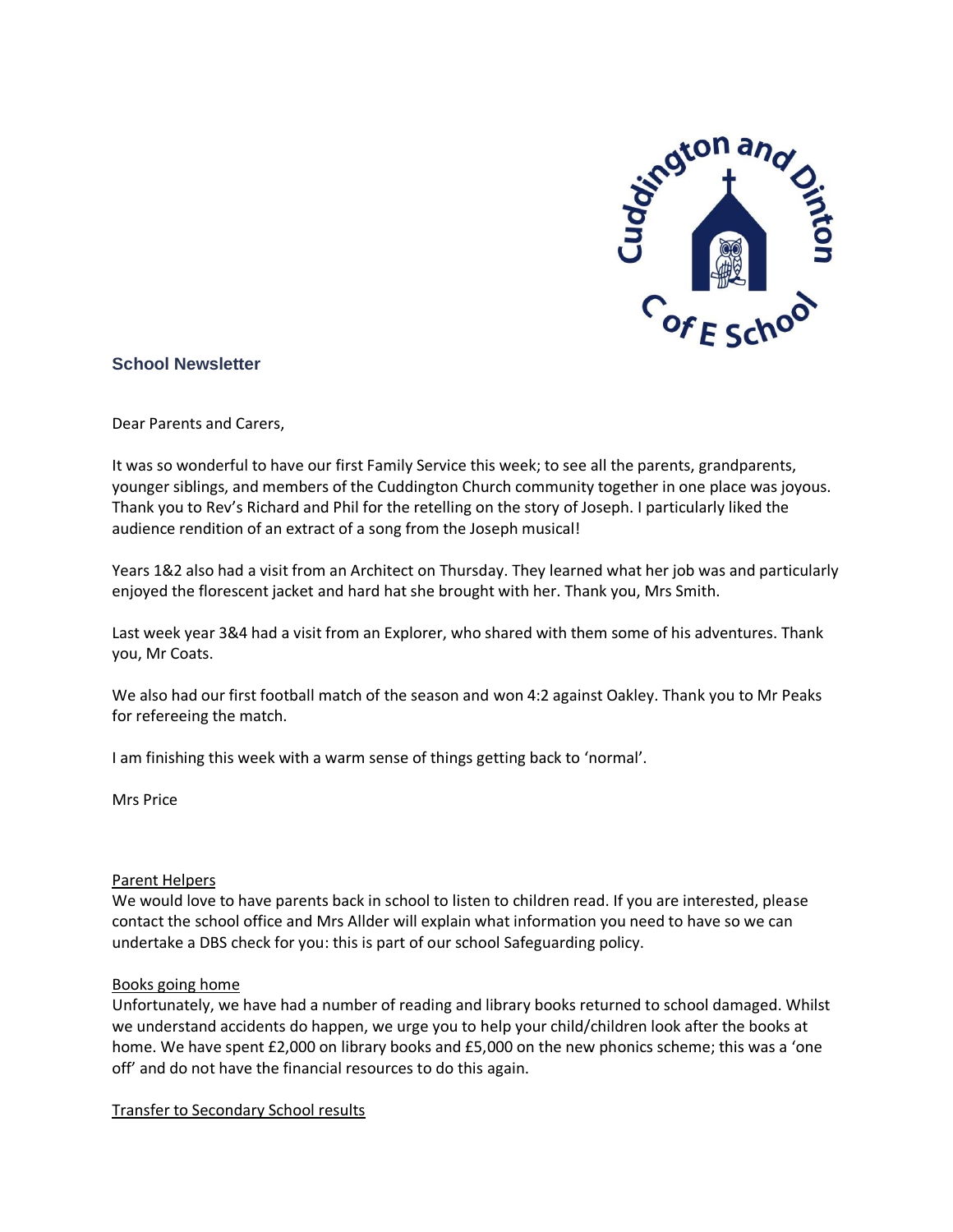Parents of children who took the test will be able to access the results after 3.30pm today (15.10.21). Mrs Bowman and I will have spoken to the children at the end of the day today. We shall be reminding them that some of them may be disappointed and some delighted, but they need to be kind to each other and be supportive. Most importantly, they are still the same child they were before they knew the result of the test and that you still love them. This is a very emotional time for some children (and parents), so please be kind to yourselves.

If you find the result is not what you were expecting and wish to discuss the options available to you for review and/or appeal, please email me directly ( $head@cds.school$ ) to make an appointment to discuss this.

### New Behaviour Management system in school

The Junior children may have informed you that we have changed our visible representation of our behaviour system. We no longer have 'pegging' and children have the opportunity to make positive behaviour choices within the lesson. This is represented in concentric circles (rather like a dart board). All children are expected to remain in the green zone and potentially lose increments of 5 minutes of break as they move towards the red zone. At any point a child can move back to green, if they positively change the poor behaviour choices they were making. So far, the children and staff have loved it and we have had very few children miss their breaks.

We shall be putting the draft behaviour policy on the website next week.

### Hot Lunches

Haddenham kitchens have been hit by a serious of unfortunate events (staff shortages, late food deliveries, problems with suppliers and not issuing an amended menu). This has meant that the meals have not always been what we were expecting! I have now spoken to Mrs Collett, Head of Haddenham St Marys, who has apologised for the inconvenience caused and hopes that many of the issues have been resolved and we should be back to normal after half term, hopefully with hot puddings again.

# Fire in Chearsley

Early Friday morning there was a fatal fire in Chearsley. We have not discussed this with the children but acknowledged the fire and the work of the emergency service in our prayers this morning. Below are some links to websites that you may wish to use with your children.

<https://www.winstonswish.org/> <https://www.childbereavementuk.org/>

# Bonfire Night Friday 5th November

Fireworks Night at Cuddington Playing Fields. Doors open at 6pm with fireworks at 7.30pm. There will be a bonfire, BBQ, bar and other refreshments available. Entry is free!

Each year F4CADS run a tea and cake stall at the event in order to raise funds for the school. We are seeking donations of cakes and other baked treats from parents and carers to sell at the event. All goodies MUST be nut free and should be labelled with a list of ingredients. Please bring your cakes etc along to the school at morning drop off on Friday 5th November. Thank you in advance for your help!

# Dates

We please ask that parents use the 'Important Dates' communicated in the newsletter as reference. The website calendar does not always refresh/update information immediately which can sometimes create duplicate dates regarding events we have published. We hope to rectify this soon.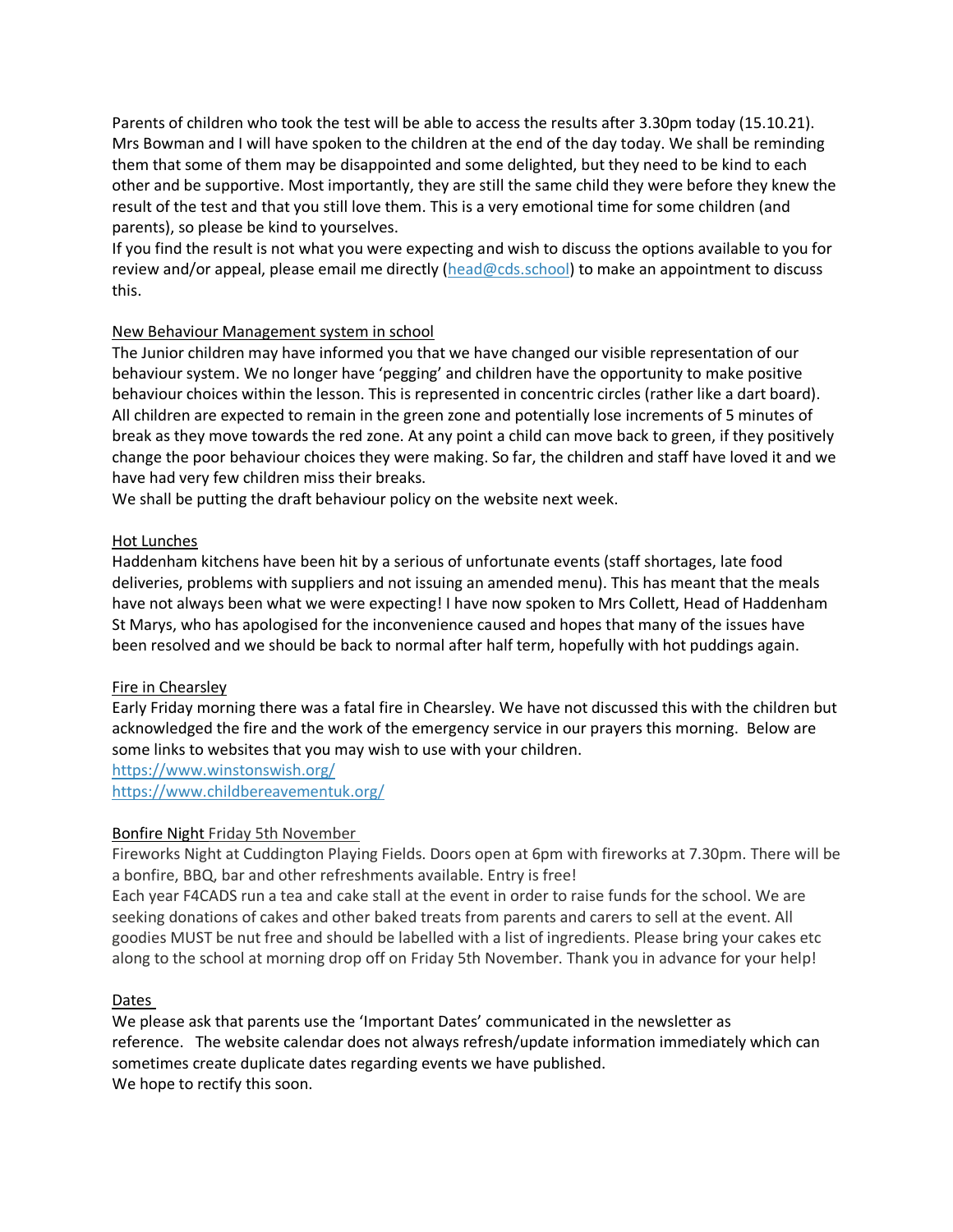#### **Important Dates -**

Junior Family Service 21<sup>st</sup> October Inset Day closed for staff training 22<sup>nd</sup> October *Half Term 25th - 29th October* Return to school 1<sup>st</sup> November Starting School Sept 2022 prospective parents (Open Day) 3<sup>rd</sup> November 9.30am Zoom parents evening  $9^{th}$  &  $10^{th}$  November (booking detail to follow) Year 3&4 Science Oxford Centre Trip 12<sup>th</sup> November Starting School Sept 2022 prospective parents (Open Day) 12<sup>th</sup> November 1.30pm Junior Family Service 18<sup>th</sup> November Children In Need 19<sup>th</sup> November Starting School Sept 2022 prospective parents (Open Day) 22<sup>nd</sup> November 9.30am Infant site Open Session for current pupils 9.05 – 9.30am 23rd November Junior site Open Session for current pupils 9.00 – 9.30am 24<sup>th</sup> November Infant Family Service 25<sup>th</sup> November

**Payments Open -** Harvest Donations for UNICEF Year 6 Residential to Willersley Castle School Donations



Year F - Iona, Esther-Rose Year 1 - Julia, Thea Year 2 - Emily, Yuvi Year 3 - Aurora, Jasper Year 4 - Blayne, Jacob Year 5 - Esme, Zoe, Cooper, Freddie C Year 6 - Emma, Ross



**Leaves**

Year F Immy Year 4 Chole and Ellie Year 6 Hannah